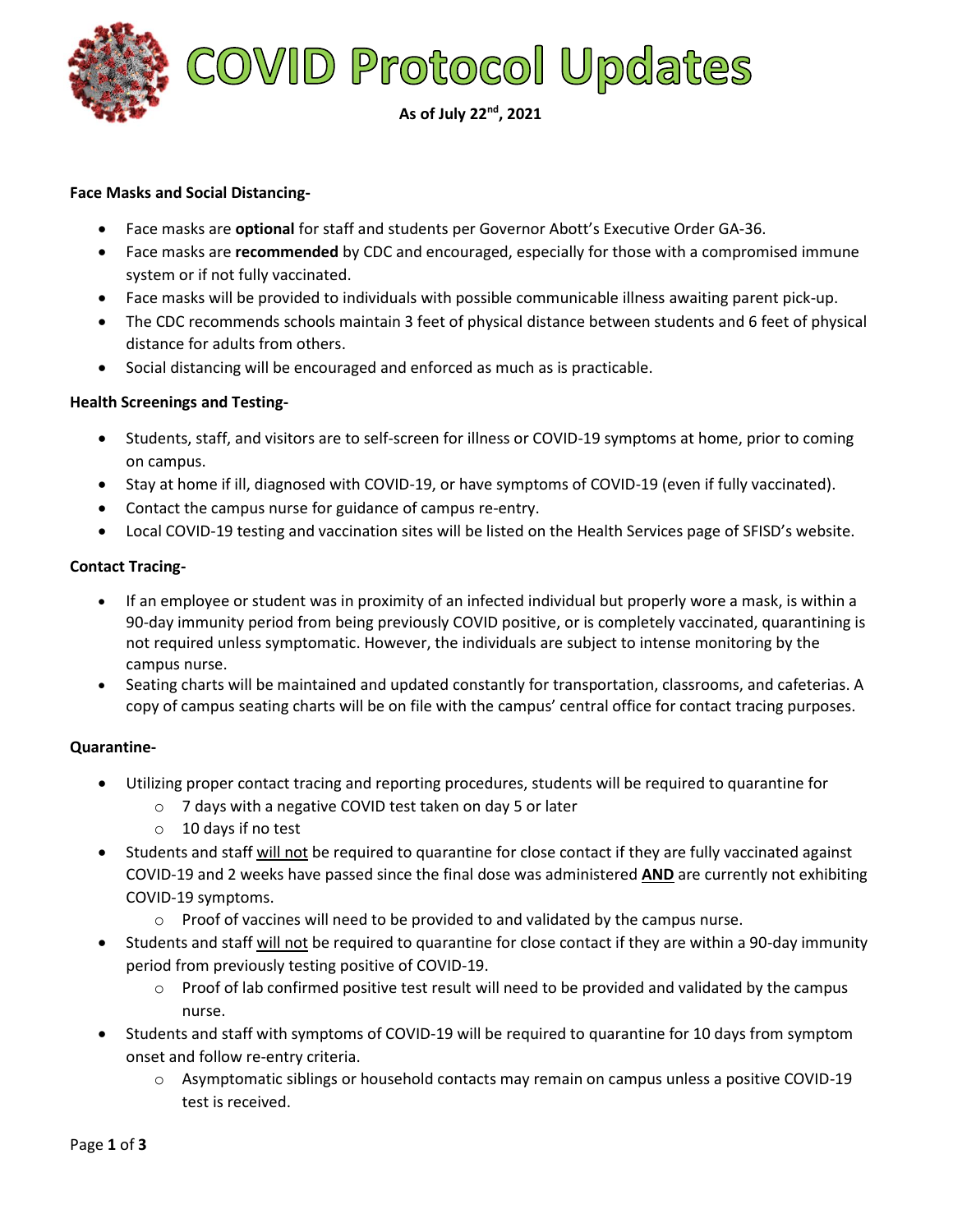• Individuals that are quarantined are not allowed on district property before, during, or after school hours within their quarantine period. This includes but is not limited to campuses/buildings, transportation, Ag Barn, field houses, training rooms, practice/playing fields, etc.

# **Re-entry Criteria-**

- Campus nurse or nurse aide will provide timeline.
- Quarantined due to **symptoms**, regardless of vaccination status:
	- o 10 days (return on day 11) from start of symptom onset, **OR**
	- o After physician confirmation of alternate diagnosis, **OR**
	- o After confirmed negative COVID-19 test.
- Quarantined due to **exposure** (close contact):
	- o 7 days (return on day 8) after last date of contact with COVID-19 positive case **IF** received a negative COVID-19 test on day 5 or later.
	- o 10 days (return on day 11) after last date of contact with COVID-19 positive case **IF** not exhibiting symptoms **and** does not get a COVID-19 test.
	- $\circ$  20 days from start of COVID-19 positive case's symptom onset if unable to isolate in the home.

### **Essential Employee Quarantine-**

- All Santa Fe ISD employees will identify as essential employees.
	- o Quarantine period or criteria may be subject to change dependent on current trends in virus spread.
- Quarantine **exception** criteria for essential employees not fully vaccinated:
	- o Eating within 6 ft. of positive individual during infectious period.
	- $\circ$  Lives with the COVID-19 positive case and unable to isolate within the home.
	- o Currently exhibiting symptoms of COVID-19.
- SANTA FE ISD ESSENTIAL EMPLOYEES WILL abide by the following concerning quarantine:
	- o Essential employees not meeting the criteria listed above MAY remain in work environment, but MUST abide by the following **Restrictions in the Workplace**:
		- **Restrictions in the Workplace for Essential Employees**
			- If an essential employee is not sent home based on the criteria above, she/he must abide by the following restrictions to remain in the work environment. Until the  $14<sup>th</sup>$  day from date of potential exposure, essential employees must:
				- o Self-monitor for symptoms and stay home if symptoms are evident
				- o If symptoms arise, make a report to your supervisor and campus/district nurse and stay home.
				- o Wearing a mask for the 14 days is highly recommended.
				- o Keep 6-feet distance from others and limit paths of movement throughout the school or workplace.
				- o Eat lunch independently.

### **COVID Vaccinations and Quarantine-**

• Vaccinated students and staff who have received their final COVID-19 vaccination and two-weeks have passed since their final dose do not have to quarantine (documentation must be provided) if they are not exhibiting COVID-19 symptoms.